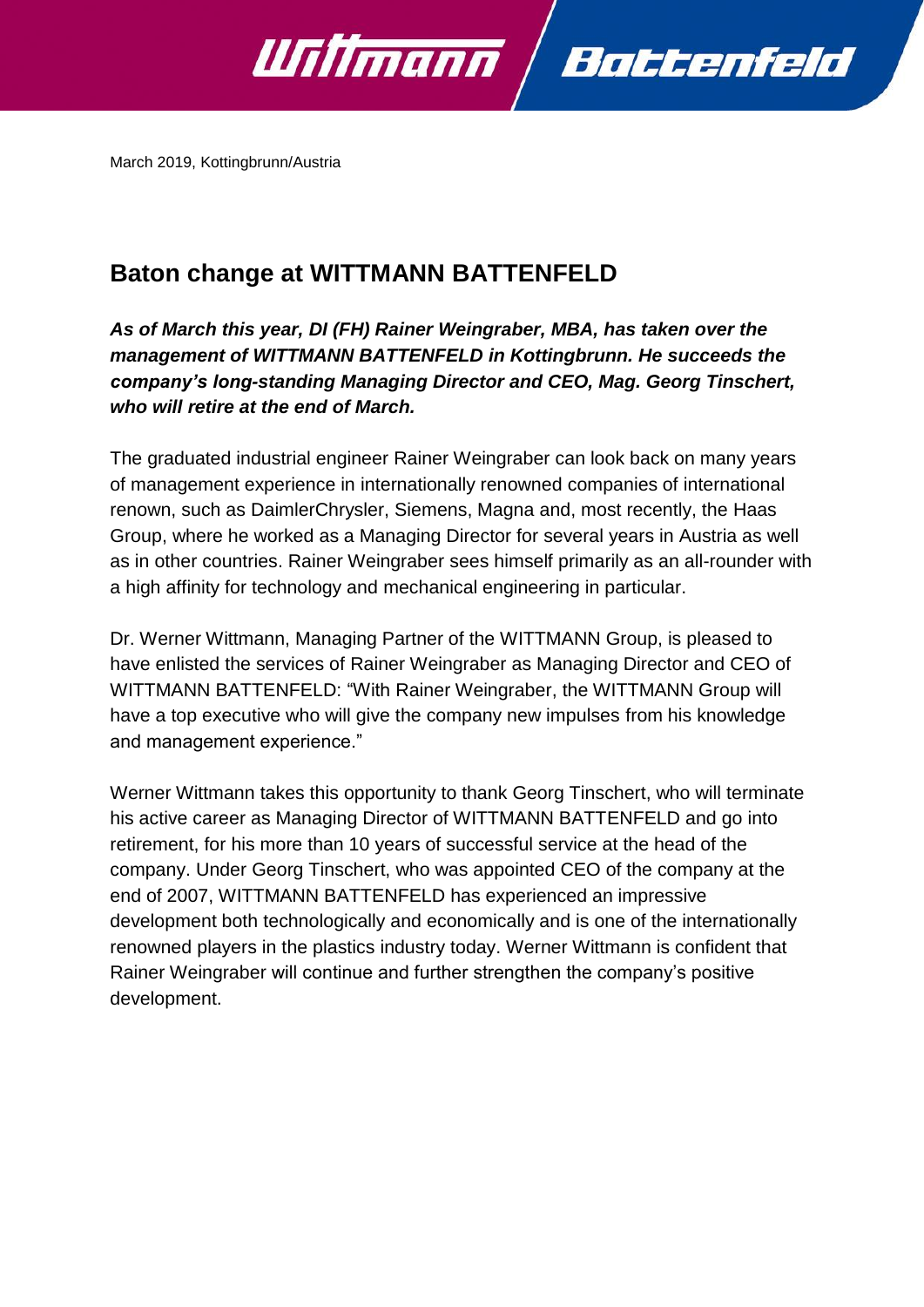



**Fig.:** f.l.t.r.: DI (FH) Rainer Weingraber, MBA, Dr. Werner Wittmann, Mag. Georg Tinschert (Photo: Wittmann Battenfeld)

## **The WITTMANN Group**

The WITTMANN Group is a worldwide leader in the production of injection molding machines, robots and peripheral equipment for the plastics processing industry, headquartered in Vienna/Austria and consisting of two main divisions: WITTMANN BATTENFELD and WITTMANN. They jointly operate the companies of the group with eight production plants in five countries, and its additional sales and service companies are active with 34 facilities on all important plastics markets around the world.

WITTMANN BATTENFELD pursues the further expansion of its market position as an injection molding machine manufacturer and specialist for state-of-the-art process technologies. As a supplier of comprehensive, modern machine technology in modular design, the company meets both present and future market demands for plastics injection molding equipment.

The WITTMANN product portfolio includes robots and automation systems, material handling systems, dryers, gravimetric and volumetric blenders, granulators, temperature controllers and chillers. With this diversified range of peripheral units, WITTMANN offers plastics processors solutions to cover all production requirements, ranging from independent production cells to integrated plant-wide systems.